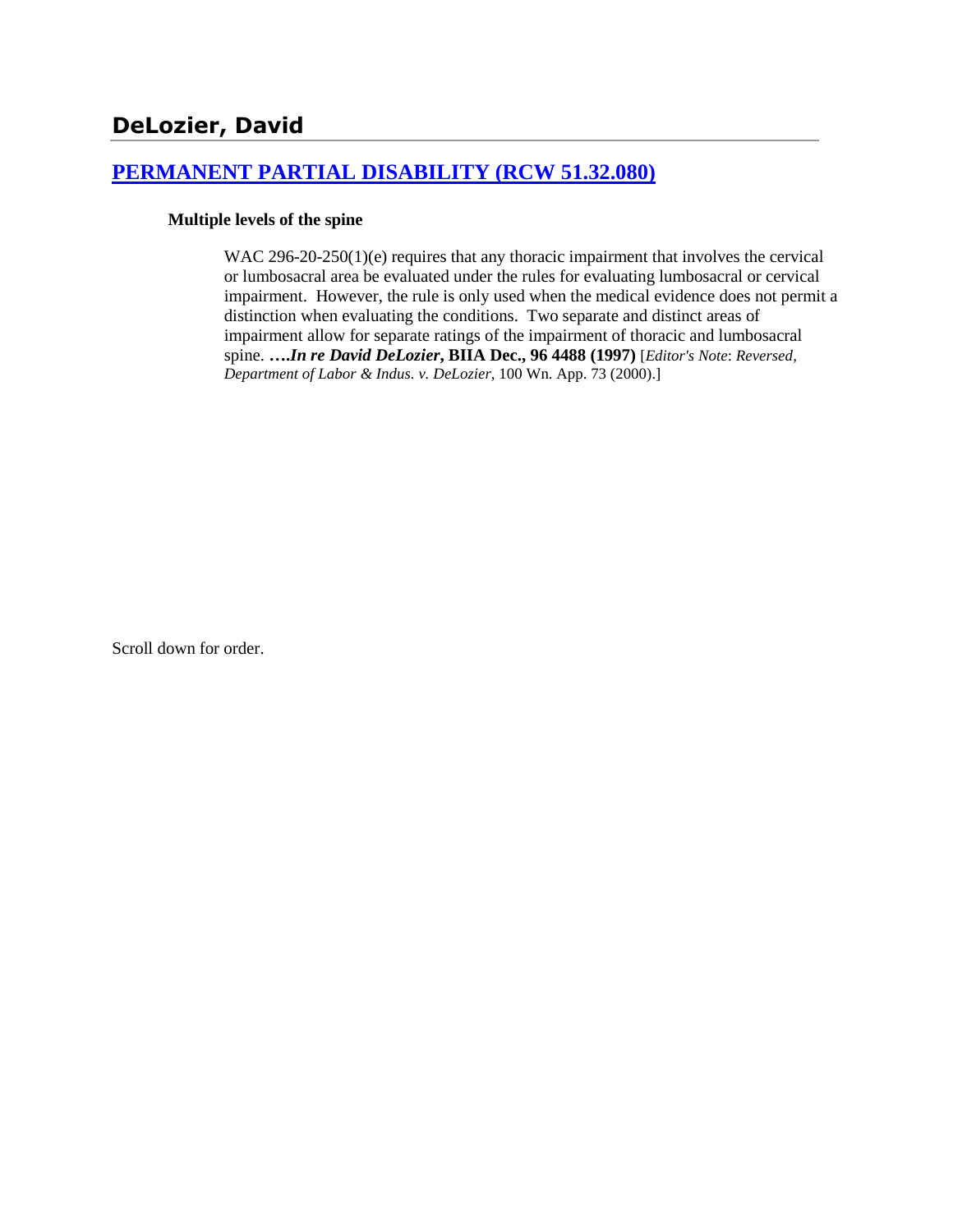# **BEFORE THE BOARD OF INDUSTRIAL INSURANCE APPEALS STATE OF WASHINGTON**

**)**

 **IN RE: DAVID L. DELOZIER ) DOCKET NO. 96 4488**

**CLAIM NO. N-293185 ) DECISION AND ORDER** 

APPEARANCES:

Claimant, David L. Delozier, by Annan & Fairley, per Edgar (Ned) L. Annan

Employer, Conover Concrete Products Company, None

Department of Labor and Industries, by The Office of the Attorney General, per O. Marie Palachuk, Assistant

The claimant, David L. Delozier, filed an appeal with the Board of Industrial Insurance Appeals on July 3, 1996, from an order of the Department of Labor and Industries dated June 21, 1996. That order affirmed the Department order dated September 12, 1995, that ended time loss compensation as paid to August 23, 1994, and closed the claim without further award for permanent partial disability or time loss compensation. **REVERSED AND REMANDED.**

## **DECISION**

Pursuant to RCW 51.52.104 and RCW 51.52.106, this matter is before the Board for review and decision on a timely Petition for Review filed by the claimant to a Proposed Decision and Order issued on June 27, 1997, in which the order of the Department dated June 21, 1996, was reversed and remanded to the Department with directions to issue an order closing the claim with time loss compensation as paid, and paying a permanent partial disability equal to Category 4, pursuant to WAC 296-20-280, less prior awards, and to take such further action as is required under the law and pursuant to the facts.

The parties submitted the appeal to the Board for determination based on a factual stipulation of the parties dated April 23, 1997.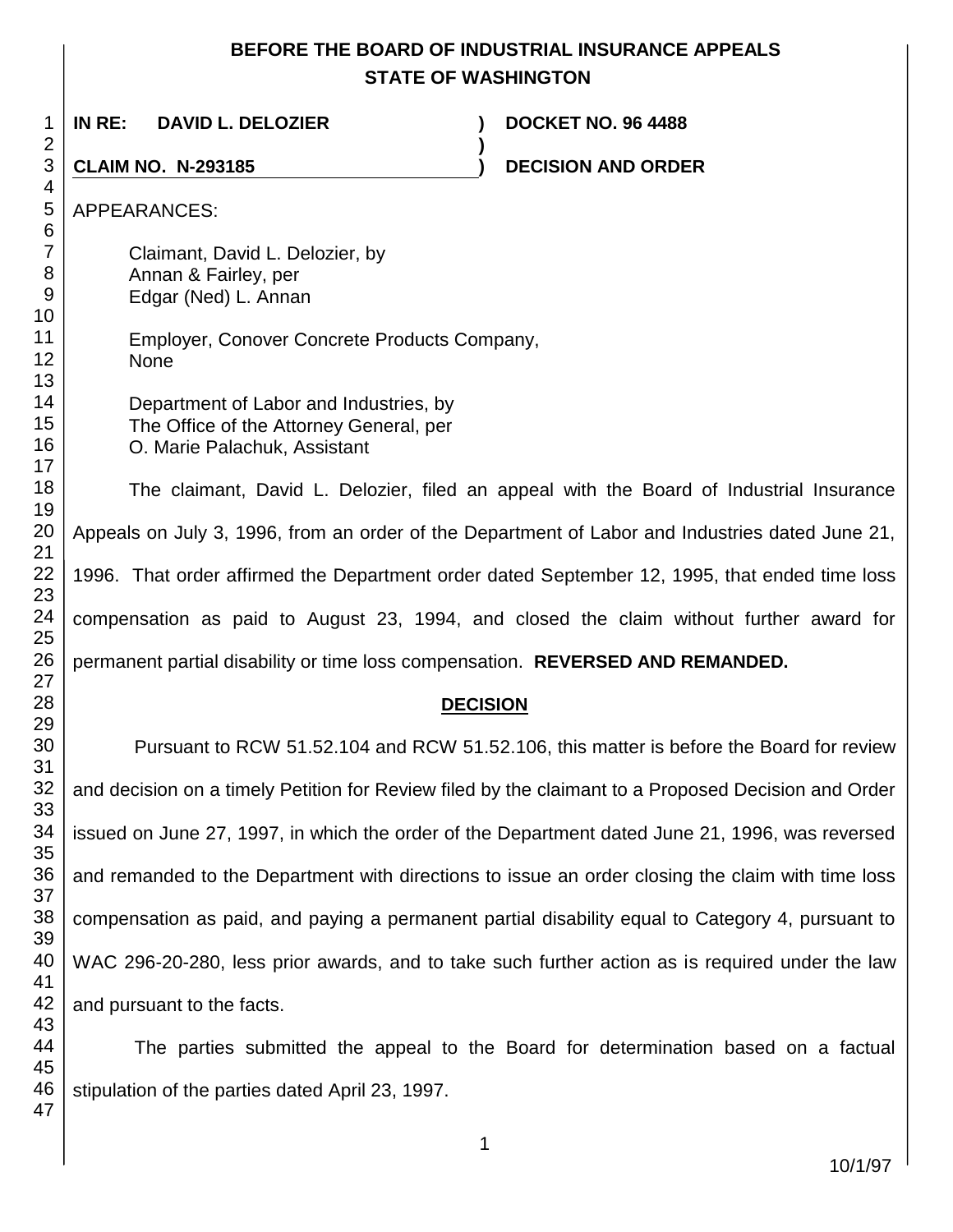The parties stipulated that Mr. Delozier sustained a compensable industrial injury on February 6, 1992, while in the course of his employment with Conover Concrete Products Company, Spokane, Washington. The Department, based on medical recommendations, accepted conditions diagnosed as lumbar strain/sprain with L5-S1 disc herniation and thoracic strain/sprain with right T11-12 disc herniation. Benefits were paid and the claim was closed with a permanent partial disability paid equal to Category 3 for dorso-lumbar and/or lumbosacral impairments. Mr. Delozier argued that these were injuries to separate and distinct portions of his spine and should be rated separately for the impairments caused. The Department argued that WAC 296-20-250(1)(e) requires any thoracic impairment that also involves the cervical or lumbar areas shall be evaluated only under the cervical and cervico-dorsal or dorso-lumbar and lumbosacral categories. The Department, therefore, argues that the resulting impairment in the instant case may only be rated under WAC 296-20-280 for lumbosacral or dorso-lumbar categories.

Our industrial appeals judge accepted the argument of the Department and limited any compensation Mr. Delozier was to get to that which is awarded under dorso-lumbar and lumbosacral categories. We disagree.

The parties stipulated that if he were called to testify, Dr. Jeffrey Hirschauer, the attending physician for Mr. Delozier between April 1992 and August 1993, would state the compression fractures at T11-12 were due to an industrial injury in 1986. Dr. Hirschauer received the history of the February 6, 1992 injury that Mr. Delozier slipped on some ice, fell backwards, landed on his back, hips, and back of his head, and felt a sudden severe onset of pain in both his lower thoracic spine and low back. X-rays taken in March 1992 showed the old fractures at T11-12, but the thoracic and lumbar spine films were otherwise unremarkable. An MRI scan of Mr. Delozier's lumbar spine taken April 27, 1992, did show a herniation of the disc between L5 and S1.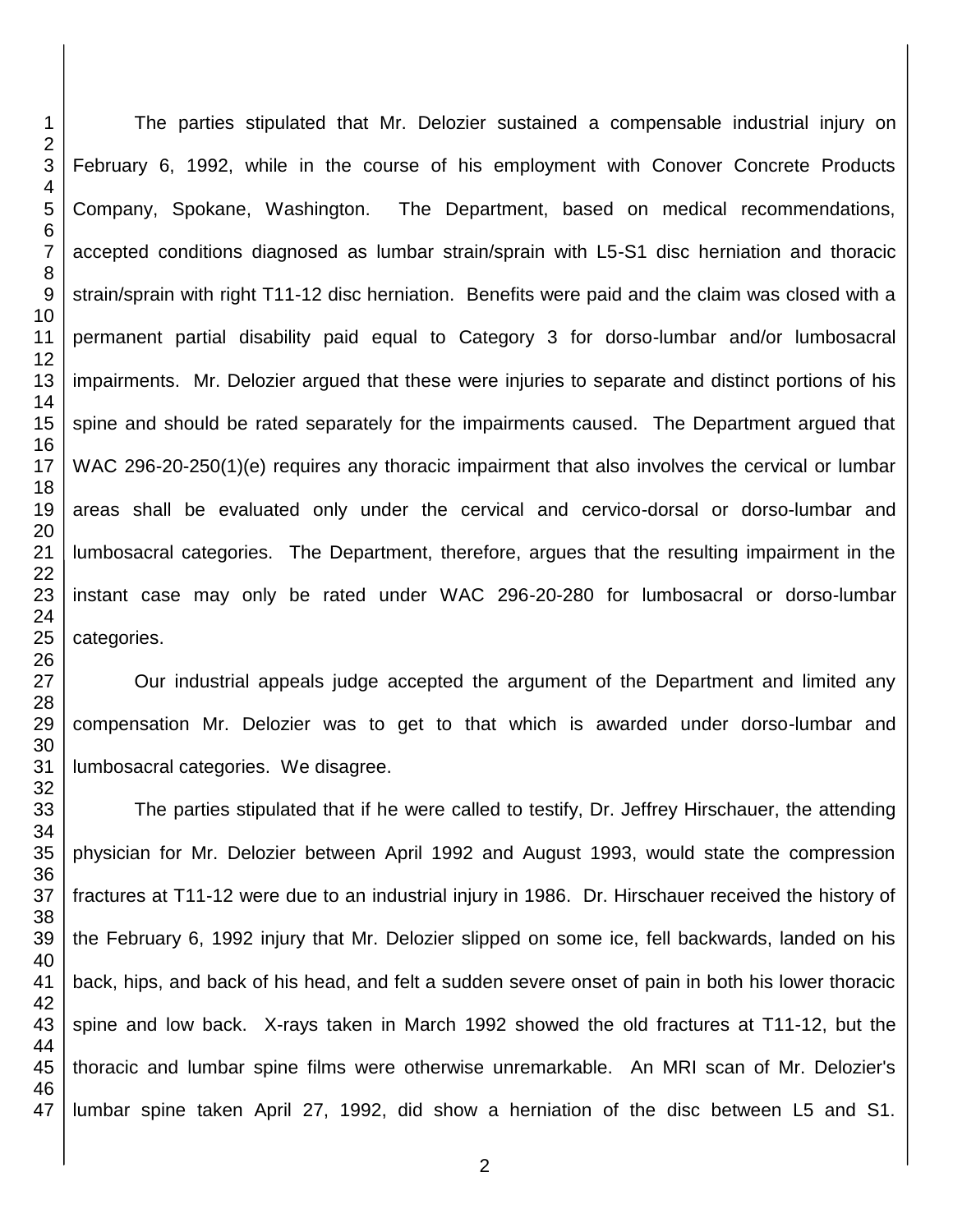Dr. Hirschauer performed a discectomy on June 9, 1992, at that level. After the surgery, Mr. Delozier's thoracic pain continued. An MRI scan of the lumbar spine in September 1992 showed the evidence of the discectomy at L5-S1 without any disc herniation at that level. However, an MRI scan done on November 9, 1992, of the dorso-lumbar spine showed a herniation at T11-12. Dr. Hirschauer performed a discectomy on March 31, 1993, to repair the disc herniation at T11-12. In Dr. Hirschauer's opinion, the thoracic disc problem occurred at the time of, or at least was subsequently aggravated by, the injury on February 6, 1992.

The parties stipulated that if he were called to testify, Dr. Keith Mackenzie, also Mr. Delozier's attending physician since October 1993, would state that Mr. Delozier suffered two separate problems from his injury of February 6, 1992. Mr. Delozier suffered a thoracic problem, for which he underwent the T11-12 discectomy, and the lumbosacral problem, for which he underwent the L5-S1 laminectomy. Dr. Mackenzie would rate the dorsal area impairment separately from the lumbar impairment and the rating for the dorsal area would be Category 2, under WAC 296-20-250. With respect to the lumbosacral impairment, the doctor would rate that as a Category 4 under WAC 296-20-280.

 Lastly, the parties stipulated that if he were called to testify, Dr. Warren Adams would state that he, as a member of a panel, examined Mr. Delozier on October 3, 1993. He rated Mr. Delozier's impairment due to the industrial injury as Category 3 of WAC 296-20-280 for dorso-lumbar and lumbosacral impairments. Dr. Adams would state he again examined Mr. Delozier on April 12, 1996, in a panel setting, and his rating was Category 2 for thoracic impairment, with a preexisting Category 2 in that area, due to the old deformities at T11-12. If called to testify, Dr. Adams would reiterate his rating of Category 3 for Mr. Delozier's lumbosacral spine as of April 12, 1996.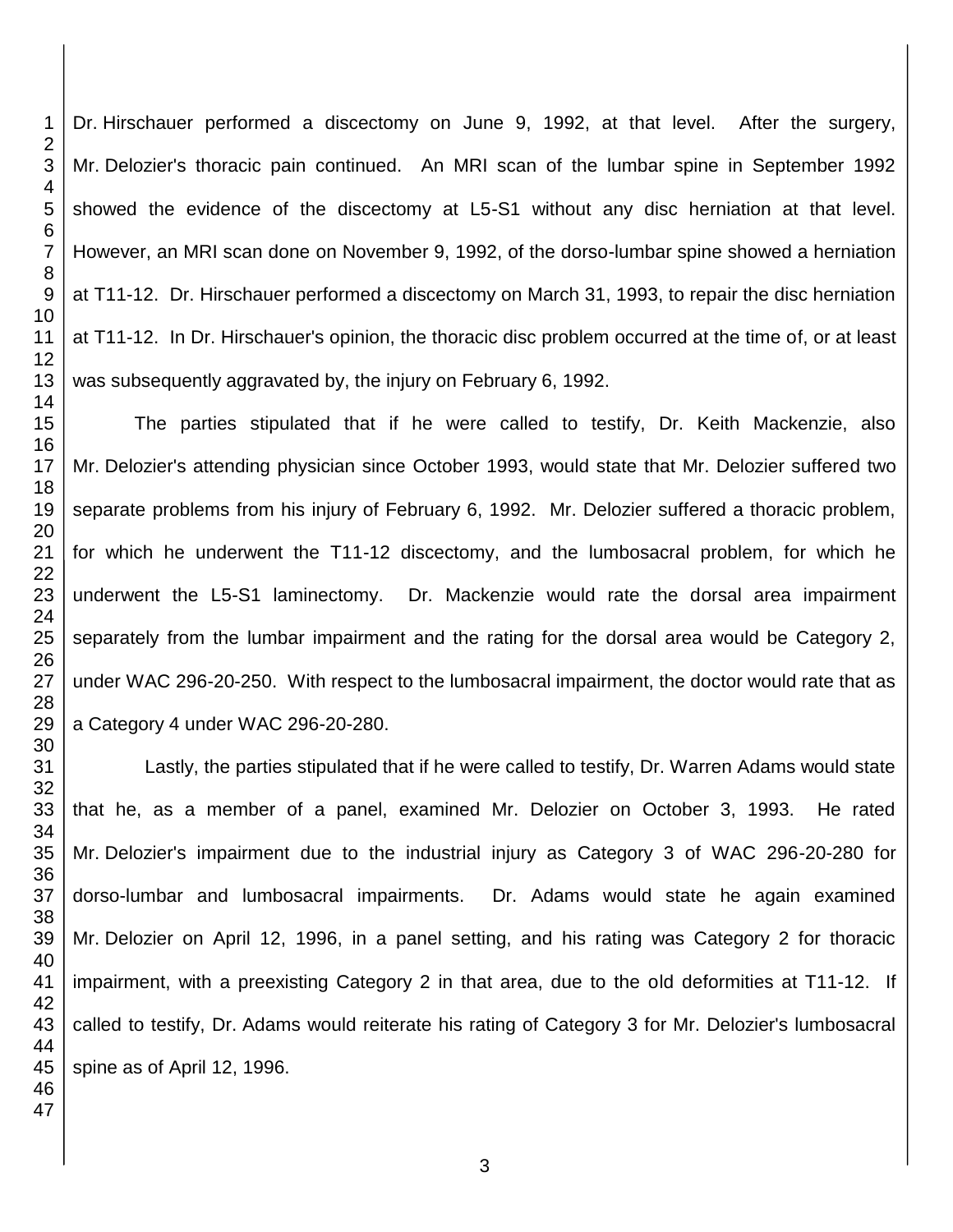WAC 296-20-250(1)(e) states: "Impairments which also involve the cervical or lumbar areas shall be evaluated only under the cervical and cervico-dorsal or dorso/lumbar and lumbosacral categories." We understand this regulation as being confined to those instances of injury where it is impossible for the medical community to separate the impairments. The classic examples would be where an injury encompassed juxtaposed cervical and thoracic vertebral bodies or thoracic and lumbar vertebral bodies.

In the instant case, Mr. Delozier suffered impairments in his spine that are separated by a considerable distance from each other. The impairment to his thoracic spine is at the level of T11-12, which is near to the beginning of the lumbar area of the spine. The injury to the low back, however, is at the bottom of the lumbar spine where it articulates with the sacrum. There are four vertebral bodies and five discs in between the impaired areas of Mr. Delozier's spine.

We have addressed such a situation on two occasions. In the case of *In re Lou Prickett*, Dckt. No. 86 4669 (March 23, 1989), we noted that neither of the doctors involved in that case could "make practical distinctions when discussing the clinical presentation of these problems, and indicated that the impairment resulting in the cervical-thoracic spine alone and together does not exceed that described by Category 2." *Prickett*, at 9. Because they were not separate, we concluded that the thoracic impairment and the cervical impairment suffered by Ms. Prickett were to be evaluated under WAC 296-20-240, categories of permanent cervical and cervico-dorsal impairments. However, in the case of *In re Joanne McGrath*, Dckt. No. 90 1748 (August 19, 1991), where Ms. McGrath suffered impairment in her thoracic spine at the level T11-12, and also at the lumbar area at L4 through S1, we found Ms. McGrath had suffered a permanent partial disability in each area of her spine, and those areas should be rated separately.

 In the instant case, the two attending physicians, and specifically, Dr. Mackenzie, indicate that there are two separate and distinct areas of impairment in Mr. Delozier's spine. Both of those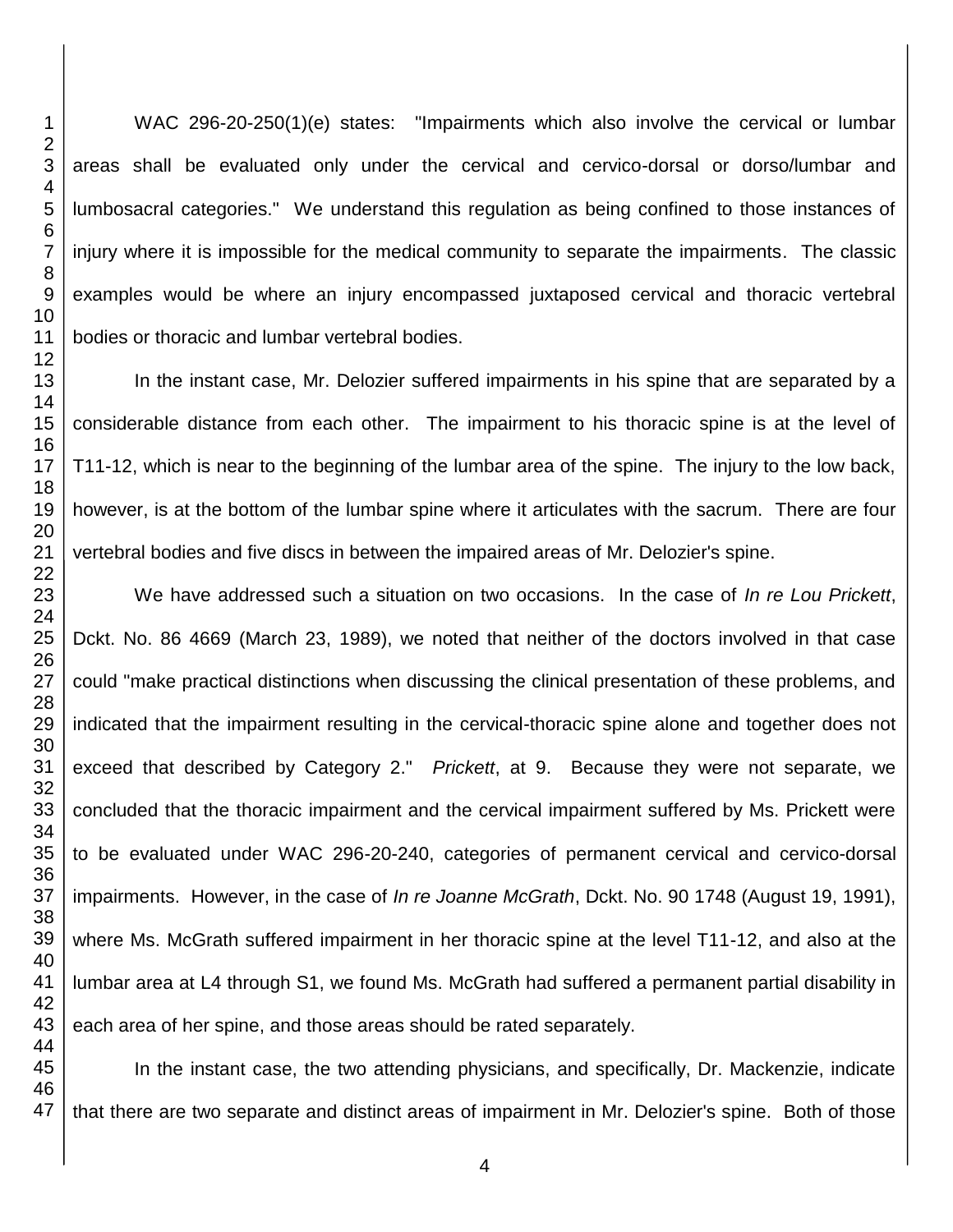impairments are causally related to the industrial injury of February 6, 1992. Mr. Delozier should be

compensated for those separate bodily impairments.

After consideration of the Proposed Decision and Order, the Petition for Review filed

thereto, and a careful review of the entire record before us, we make the following:

#### **FINDINGS OF FACT**

1. On February 10, 1992, the claimant, David L. Delozier, filed an application for benefits with the Department of Labor and Industries alleging an industrial injury on February 6, 1992, while in the course of his employment with Conover Concrete Products Company. On March 9, 1992, the Department issued an order allowing the claim. On February 3, 1995, the Department issued an order allowing the lumbar condition and a temporary aggravation to a preexisting condition, paid a permanent partial disability award of Category 3, WAC 296-20-280, and closed the claim.

On February 13, 1995, Mr. Delozier filed a protest and request for reconsideration of the Department order dated February 3, 1995. On March 27, 1995, the Department issued an order setting aside the Department order dated February 3, 1995, and held the claim open for treatment. On September 12, 1995, the Department issued an order ending time loss compensation as paid to August 23, 1994, and closed the claim without paying further awards of time loss compensation or permanent partial disability.

On September 25, 1995, Mr. Delozier filed a protest and request for reconsideration of the Department order dated September 12, 1995. On January 16, 1996, the Department issued an order holding the Department order dated September 25, 1995, in abeyance. On June 21, 1996, the Department issued an order affirming the provisions of an order dated September 12, 1995.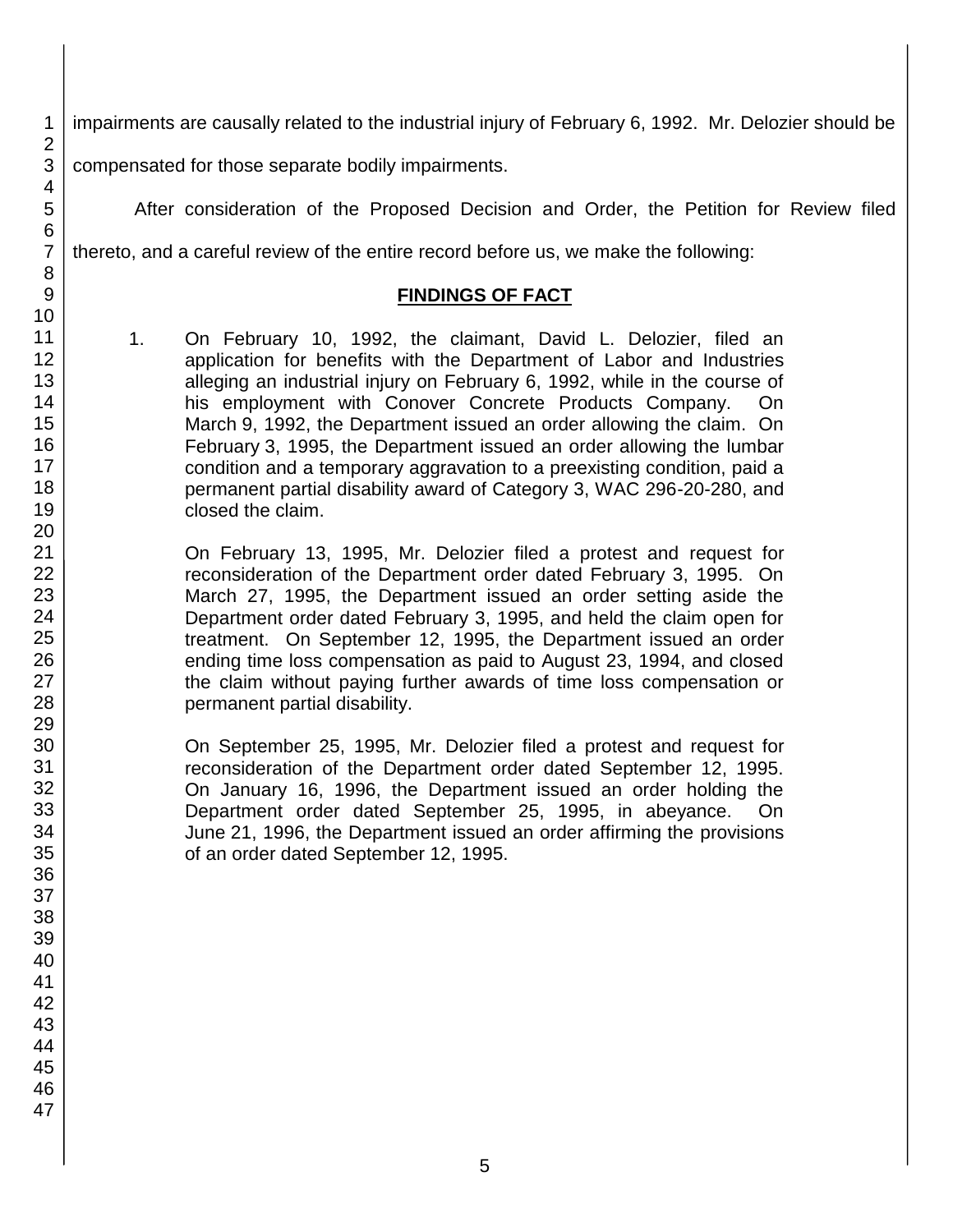On July 3, 1996, Mr. Delozier filed a Notice of Appeal with the Board of Industrial Insurance Appeals from the Department order dated June 21, 1996. On August 1, 1996, the Board issued an order granting the appeal and assigning it Docket No. 96 4488.

- 2. In 1986, David L. Delozier suffered an industrial injury resulting in compression fractures at T11-12. Mr. Delozier was off work for four days and was treated conservatively approximately two dozen times per year until 1992.
- 3. On February 6, 1992, while in the course of employment with Conover Concrete Products Company, Mr. Delozier slipped on ice, causing him to fall backwards and land on his back, hips, and the back of his head.
- 4. The industrial injury of February 6, 1992, was a proximate cause of Mr. Delozier's lumbosacral and thoracic strain/sprain, herniated discs and surgical treatment.
- 5. As of June 21, 1996, Mr. Delozier's conditions, proximately caused by the industrial injury of February 6, 1992, were fixed and not in need of further medical treatment.
- 6. As of June 21, 1996, Mr. Delozier's permanent partial disabilities, proximately caused by the industrial injury of February 6, 1992, were equal to Category 4, WAC 296-20-280, for permanent dorso-lumbar and lumbosacral impairments, and Category 2, WAC 296-20-260, for permanent dorsal impairments.
- 7. From August 23, 1994 to June 21, 1996, inclusive, Mr. Delozier was capable of gainful employment on a reasonably continuous basis.

## **CONCLUSIONS OF LAW**

- 1. The Board of Industrial Insurance Appeals has jurisdiction over the parties and the subject matter of this appeal.
- 2. From August 23, 1994 to June 21, 1996, inclusive, Mr. Delozier was not a totally and temporarily disabled worker as contemplated by RCW 51.32.090.
- 3. The Department order dated June 21, 1996, that affirmed the provisions of the Department order dated June 12, 1995, that closed the claim with time loss compensation as paid to August 23, 1994, and without further award for permanent partial disability, is incorrect and is reversed. This claim is remanded to the Department to issue an order closing the claim with time loss compensation as paid, and paying a permanent partial disability equal to Category 4 of WAC 296-20-280, and a permanent